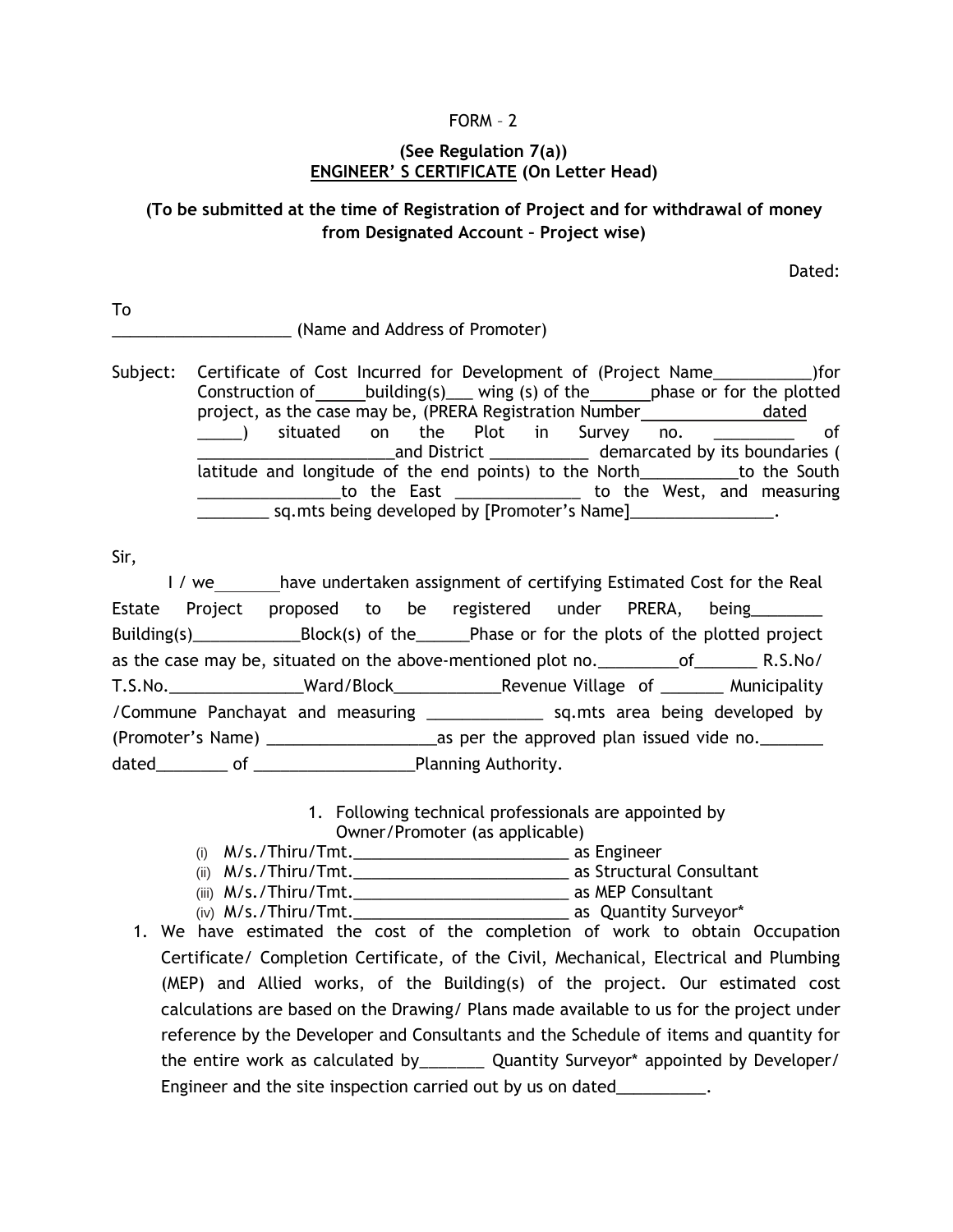- 2. We estimate total Estimated Cost of completion of the building(s) of the aforesaid project under reference as Rs.\_\_\_\_\_\_\_\_\_ (Total of Table A and B).The estimated total cost of Project is with reference to the Civil, MEP and allied works required to be completed for the purpose of obtaining completion certificate for the building (s) from the\_\_\_\_\_\_\_ Planning Authority under whose jurisdiction the aforesaid project is being implemented.
- 3. Based on site inspection by undersigned on\_\_\_\_\_\_\_\_\_\_\_\_\_\_date, the Estimated Cost Incurred till date is calculated at Rs. \_\_\_\_\_\_\_\_ (Total of Table A and B). The amount of estimated cost Incurred is calculated on the base of amount of total Estimated Cost.
- 4. The Balance Cost of Completion of the Civil, MEP and Allied works of the Building(s) of the subject project to obtain Completion Certificate from (competent Authority) is estimated at Rs. \_\_\_\_\_\_\_\_\_\_\_\_\_\_\_\_\_\_\_\_\_\_\_(Total of Table A and B).
- 5. I \_\_\_\_\_\_\_\_\_\_\_\_\_\_\_\_\_\_\_\_ certify that the Cost of the Civil, MEP and allied work for the aforesaid Project as completed on the date of this certificate is as given in Table A and B below;

# **TABLE –A**

# Building/Block bearing Number called

(to be prepared separately for each Building/Block of the Real Estate Project)

| SI. No.        | <b>Particulars</b>                                                                                   |                                                  | Amounts (in Rs.)                                                                   |               |                       |  |  |  |
|----------------|------------------------------------------------------------------------------------------------------|--------------------------------------------------|------------------------------------------------------------------------------------|---------------|-----------------------|--|--|--|
|                |                                                                                                      | Total Estimated Cost of the building/block as on |                                                                                    |               |                       |  |  |  |
|                | date of Registration is                                                                              |                                                  |                                                                                    |               |                       |  |  |  |
| $\overline{2}$ | Cost incurred as on                                                                                  |                                                  |                                                                                    |               |                       |  |  |  |
| $\mathbf{3}$   | Work done in Percentage (as Percentage of the estimated                                              |                                                  |                                                                                    |               |                       |  |  |  |
|                | cost)                                                                                                |                                                  |                                                                                    |               |                       |  |  |  |
| 4              | Balance Cost to be Incurred (Based on Estimated Cost)                                                |                                                  |                                                                                    |               |                       |  |  |  |
| 5              | Cost Incurred on Additional/Extra Items as on_______ not<br>included in the Estimated Cost (Table-C) |                                                  |                                                                                    |               |                       |  |  |  |
| 6              | List of Task / Activities carried out as per the Specifications in the Estimate of<br>the Project:   |                                                  |                                                                                    |               |                       |  |  |  |
|                | S.No.                                                                                                | Name of the Work                                 | Quantity<br><b>Executed</b>                                                        | Cost (in Rs.) | <b>Reason/Remarks</b> |  |  |  |
|                |                                                                                                      |                                                  |                                                                                    |               |                       |  |  |  |
| $\overline{7}$ | Project:                                                                                             |                                                  | List of activities carried out deviating the Specifications in the Estimate of the |               |                       |  |  |  |
|                | S.No.                                                                                                | Name of the Work                                 | Quantity<br><b>Executed</b>                                                        | Cost (in Rs.) | <b>Reason/Remarks</b> |  |  |  |
|                |                                                                                                      |                                                  |                                                                                    |               |                       |  |  |  |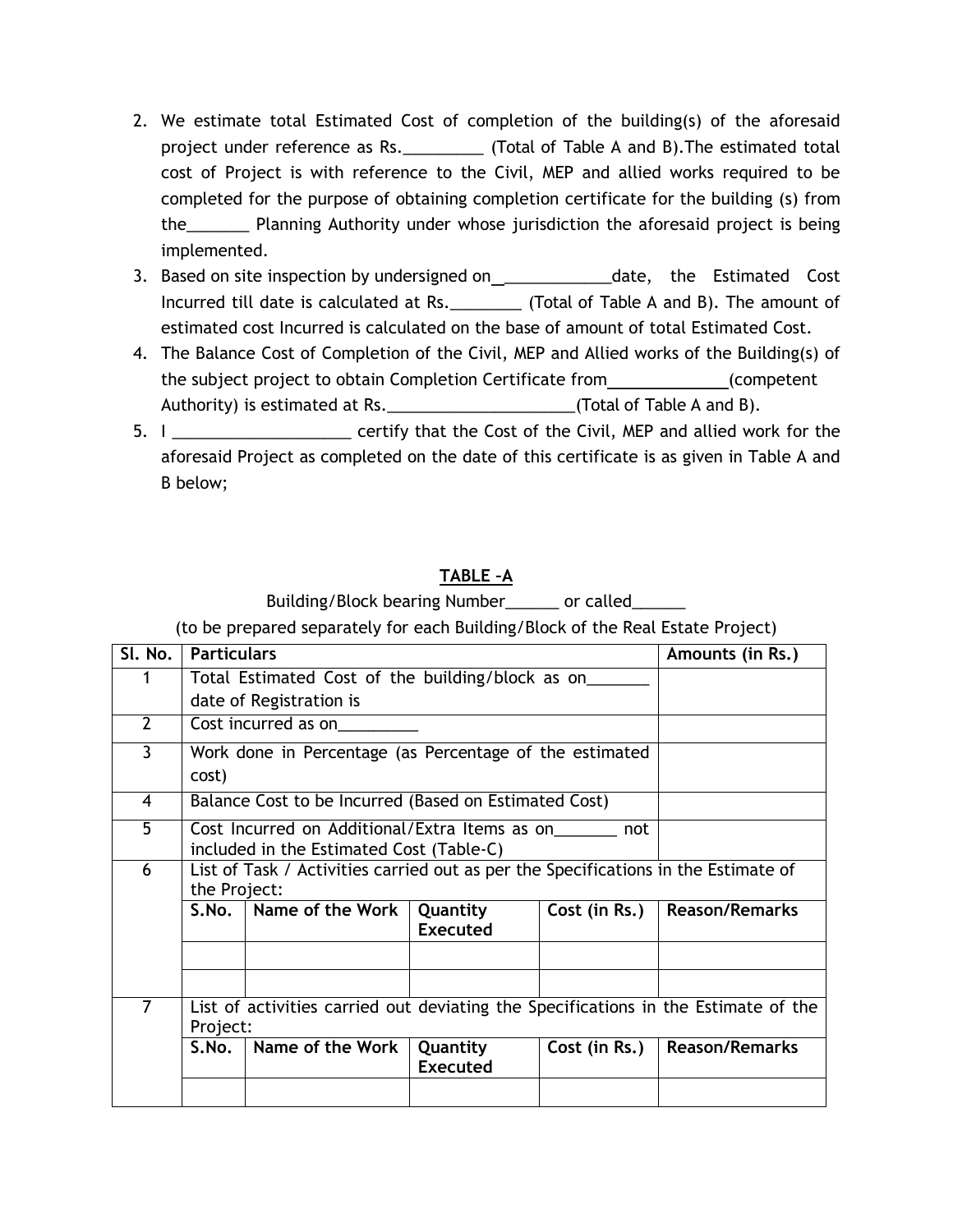| List of Task pending to be executed with their timeline for completion. |                             |          |               |                       |  |  |  |
|-------------------------------------------------------------------------|-----------------------------|----------|---------------|-----------------------|--|--|--|
| S.No.                                                                   | Name of the Work   Quantity | Executed | Cost (in Rs.) | <b>Reason/Remarks</b> |  |  |  |
|                                                                         |                             |          |               |                       |  |  |  |
|                                                                         |                             |          |               |                       |  |  |  |

## **TABLE-B**

# **Internal and External Development Works in respect of the entire Registered Phase**

| SI. No.        | <b>Particulars</b>                                                                     | Amounts (in Rs.)                                                        |                             |               |                       |  |  |
|----------------|----------------------------------------------------------------------------------------|-------------------------------------------------------------------------|-----------------------------|---------------|-----------------------|--|--|
| $\mathbf 1$    | Total Estimated Cost of the Internal and External Development                          |                                                                         |                             |               |                       |  |  |
|                | Works including amenities and Facilities in the layout as on                           |                                                                         |                             |               |                       |  |  |
|                |                                                                                        |                                                                         |                             |               |                       |  |  |
| $\overline{2}$ | Cost incurred as on                                                                    |                                                                         |                             |               |                       |  |  |
| $\overline{3}$ | Work done in Percentage (as Percentage of the estimated cost)                          |                                                                         |                             |               |                       |  |  |
| $\overline{4}$ | Balance Cost to be Incurred (Based on Estimated Cost)                                  |                                                                         |                             |               |                       |  |  |
| $\overline{5}$ | Cost Incurred on Additional/Extra Items as on _______ not                              |                                                                         |                             |               |                       |  |  |
|                | included in the Estimated Cost (Table -C)                                              |                                                                         |                             |               |                       |  |  |
| 6              | List of Task / Activities carried out as per the Specifications in the Estimate of the |                                                                         |                             |               |                       |  |  |
|                | Project:                                                                               |                                                                         |                             |               |                       |  |  |
|                | S.No.                                                                                  | Name of the Work                                                        | Quantity                    | Cost (in Rs.) | <b>Reason/Remarks</b> |  |  |
|                |                                                                                        |                                                                         | <b>Executed</b>             |               |                       |  |  |
|                |                                                                                        |                                                                         |                             |               |                       |  |  |
| $\overline{7}$ | List of activities carried out deviating the Specifications in the Estimate of the     |                                                                         |                             |               |                       |  |  |
|                | Project:                                                                               |                                                                         |                             |               |                       |  |  |
|                | S.No.                                                                                  | Name of the Work                                                        | Quantity                    | Cost (in Rs.) | <b>Reason/Remarks</b> |  |  |
|                |                                                                                        |                                                                         | <b>Executed</b>             |               |                       |  |  |
|                |                                                                                        |                                                                         |                             |               |                       |  |  |
| 8              |                                                                                        | List of Task pending to be executed with their timeline for completion. |                             |               |                       |  |  |
|                | S.No.                                                                                  | <b>Reason/Remarks</b>                                                   |                             |               |                       |  |  |
|                |                                                                                        | Name of the Work                                                        | Quantity<br><b>Executed</b> | Cost (in Rs.) |                       |  |  |
|                |                                                                                        |                                                                         |                             |               |                       |  |  |
|                |                                                                                        |                                                                         |                             |               |                       |  |  |

Yours Faithfully,

Signature and Name (IN BLOCK LETTERS) with Stamp of Engineer Local Body license no. if any

\_\_\_\_\_\_\_\_\_\_\_\_\_\_\_\_\_\_\_\_\_\_\_\_\_\_\_\_\_\_ Local Body License no. valid till (Date)

#### **\*Note**

1. The scope of work is to complete entire Real Estate Project as per the drawings